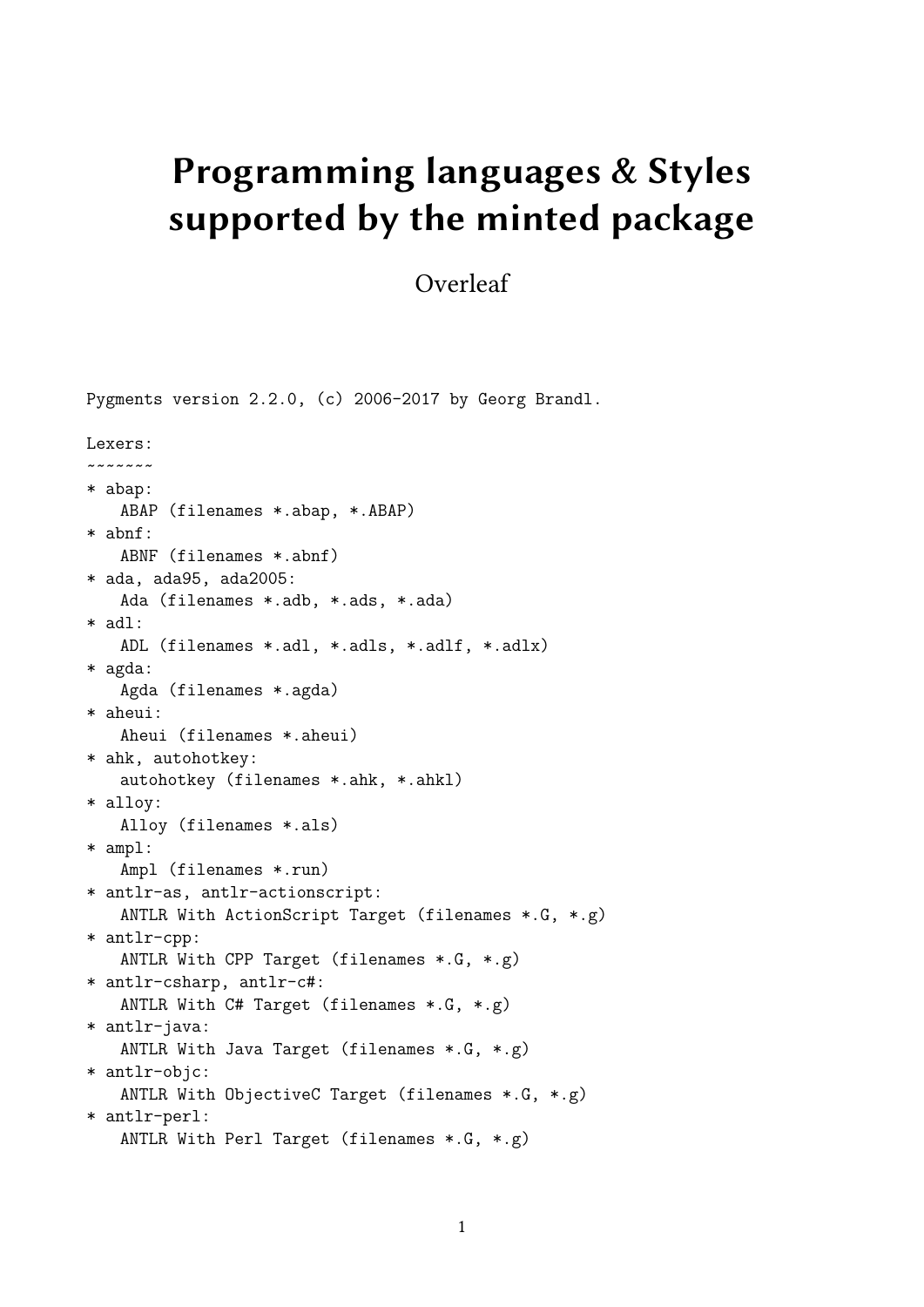```
* antlr-python:
   ANTLR With Python Target (filenames *.G, *.g)
* antlr-ruby, antlr-rb:
   ANTLR With Ruby Target (filenames *.G, *.g)
* antlr:
   ANTLR
* apacheconf, aconf, apache:
   ApacheConf (filenames .htaccess, apache.conf, apache2.conf)
* apl:
   APL (filenames *.apl)
* applescript:
   AppleScript (filenames *.applescript)
* arduino:
   Arduino (filenames *.ino)
* as, actionscript:
   ActionScript (filenames *.as)
* as3, actionscript3:
   ActionScript 3 (filenames *.as)
* aspectj:
   AspectJ (filenames *.aj)
* aspx-cs:
   aspx-cs (filenames *.aspx, *.asax, *.ascx, *.ashx, *.asmx, *.axd)
* aspx-vb:
   aspx-vb (filenames *.aspx, *.asax, *.ascx, *.ashx, *.asmx, *.axd)
* asy, asymptote:
   Asymptote (filenames *.asy)
* at, ambienttalk, ambienttalk/2:
   AmbientTalk (filenames *.at)
* autoit:
   AutoIt (filenames *.au3)
* awk, gawk, mawk, nawk:
   Awk (filenames *.awk)
* basemake:
   Base Makefile
* bash, sh, ksh, zsh, shell:
   Bash (filenames *.sh, *.ksh, *.bash, *.ebuild, *.eclass, *.exheres-0,
      *.exlib, *.zsh, .bashrc, bashrc, .bash_*, bash_*, zshrc, .zshrc,
      PKGBUILD)
* bat, batch, dosbatch, winbatch:
   Batchfile (filenames *.bat, *.cmd)
* bbcode:
   BBCode
* bc:
   BC (filenames *.bc)
* befunge:
   Befunge (filenames *.befunge)
* bib, bibtex:
   BibTeX (filenames *.bib)
```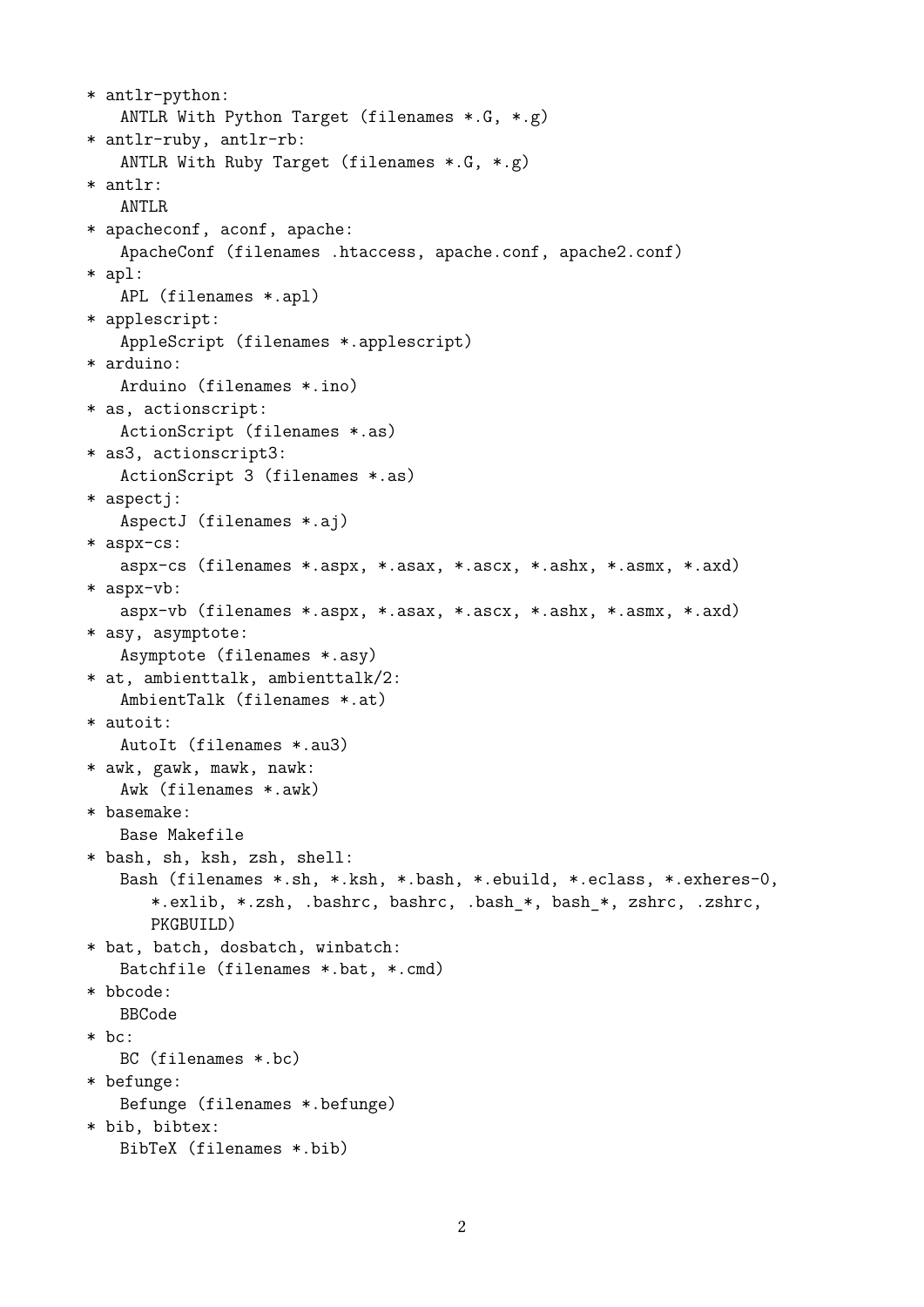```
* blitzbasic, b3d, bplus:
   BlitzBasic (filenames *.bb, *.decls)
* blitzmax, bmax:
   BlitzMax (filenames *.bmx)
* bnf:
   BNF (filenames *.bnf)
* boo:
   Boo (filenames *.boo)
* boogie:
   Boogie (filenames *.bpl)
* brainfuck, bf:
   Brainfuck (filenames *.bf, *.b)
* bro:
   Bro (filenames *.bro)
* bst, bst-pybtex:
   BST (filenames *.bst)
* bugs, winbugs, openbugs:
   BUGS (filenames *.bug)
* c-objdump:
   c-objdump (filenames *.c-objdump)
* c:
   C (filenames *.c, *.h, *.idc)
* ca65:
   ca65 assembler (filenames *.s)
* cadl:
   cADL (filenames *.cadl)
* camkes, idl4:
   CAmkES (filenames *.camkes, *.idl4)
* capdl:
   CapDL (filenames *.cdl)
* capnp:
   Cap'n Proto (filenames *.capnp)
* cbmbas:
   CBM BASIC V2 (filenames *.bas)
* ceylon:
   Ceylon (filenames *.ceylon)
* cfc:
   Coldfusion CFC (filenames *.cfc)
* cfengine3, cf3:
   CFEngine3 (filenames *.cf)
* cfm:
   Coldfusion HTML (filenames *.cfm, *.cfml)
* cfs:
   cfstatement
* chai, chaiscript:
   ChaiScript (filenames *.chai)
* chapel, chpl:
   Chapel (filenames *.chpl)
```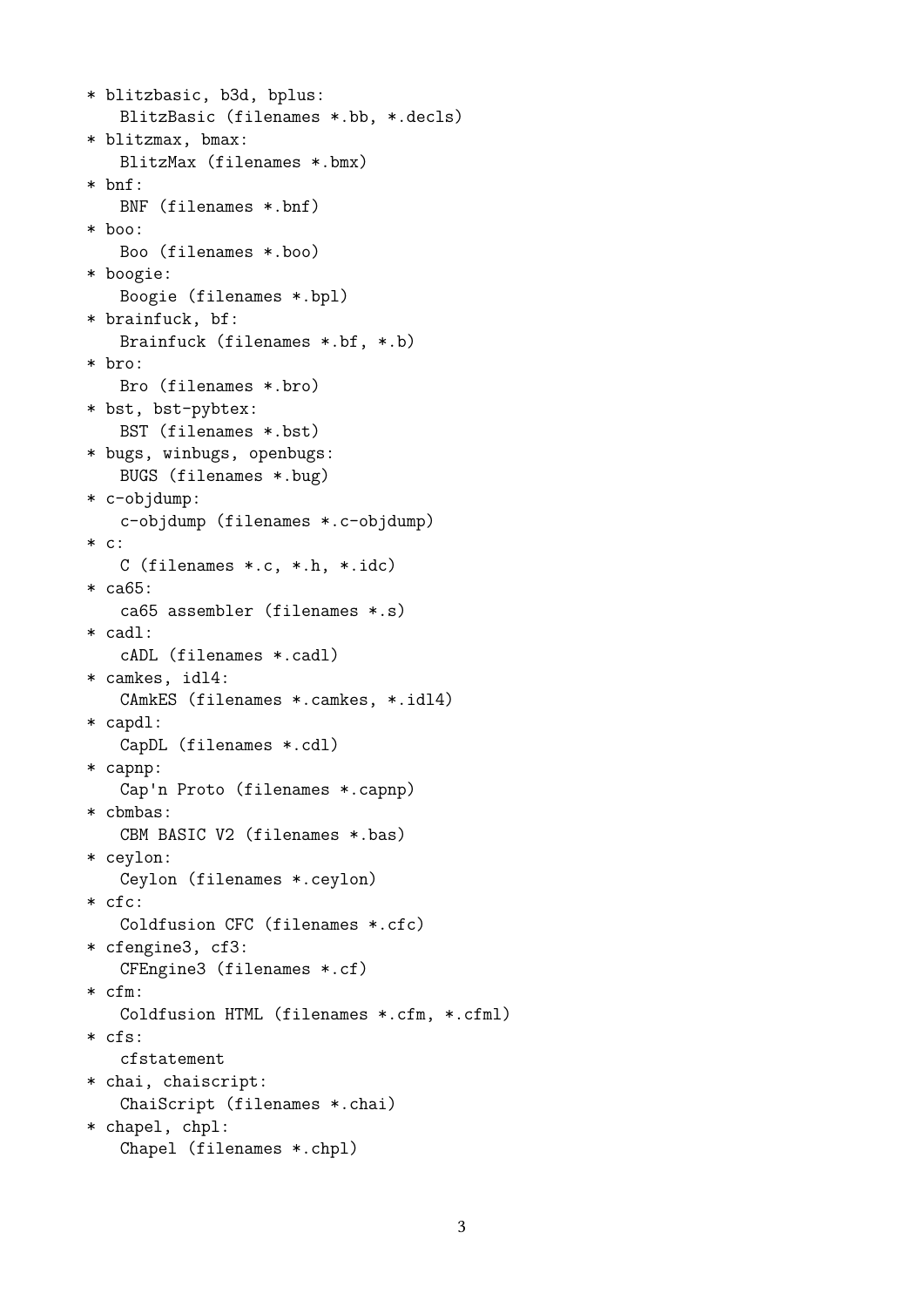```
* cheetah, spitfire:
   Cheetah (filenames *.tmpl, *.spt)
* cirru:
   Cirru (filenames *.cirru)
* clay:
   Clay (filenames *.clay)
* clean:
   Clean (filenames *.icl, *.dcl)
* clojure, clj:
   Clojure (filenames *.clj)
* clojurescript, cljs:
   ClojureScript (filenames *.cljs)
* cmake:
   CMake (filenames *.cmake, CMakeLists.txt)
* cobol:
   COBOL (filenames *.cob, *.COB, *.cpy, *.CPY)
* cobolfree:
   COBOLFree (filenames *.cbl, *.CBL)
* coffee-script, coffeescript, coffee:
   CoffeeScript (filenames *.coffee)
* common-lisp, cl, lisp:
   Common Lisp (filenames *.cl, *.lisp)
* componentpascal, cp:
   Component Pascal (filenames *.cp, *.cps)
* console, shell-session:
   Bash Session (filenames *.sh-session, *.shell-session)
* control, debcontrol:
   Debian Control file (filenames control)
* coq:
   Coq (filenames *.v)
* cpp, c++:
   C++ (filenames *.cpp, *hpp, *.ct+, *.h++, *.cc, *.hh, *.cxx, *.hxx, *.C,*.H, *.cp, *.CPP)
* cpp-objdump, c++-objdumb, cxx-objdump:
   cpp-objdump (filenames *.cpp-objdump, *.c++-objdump, *.cxx-objdump)
* cpsa:
   CPSA (filenames *.cpsa)
* cr, crystal:
   Crystal (filenames *.cr)
* crmsh, pcmk:
   Crmsh (filenames *.crmsh, *.pcmk)
* croc:
   Croc (filenames *.croc)
* cryptol, cry:
   Cryptol (filenames *.cry)
* csharp, c#:
   C# (filenames *.cs)
* csound, csound-orc:
```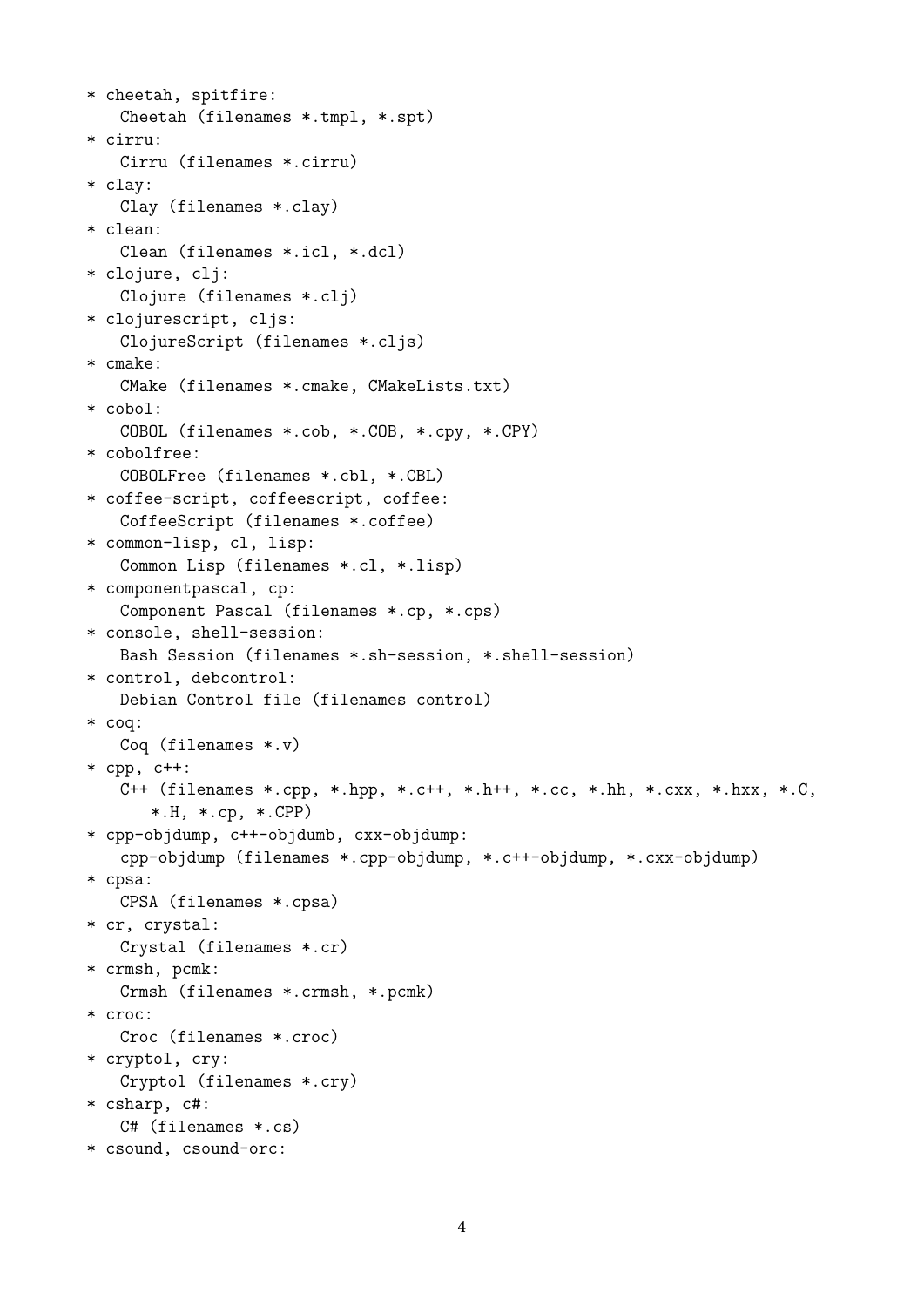```
Csound Orchestra (filenames *.orc)
* csound-document, csound-csd:
   Csound Document (filenames *.csd)
* csound-score, csound-sco:
   Csound Score (filenames *.sco)
* css+django, css+jinja:
   CSS+Django/Jinja
* css+erb, css+ruby:
   CSS+Ruby
* css+genshitext, css+genshi:
   CSS+Genshi Text
* css+lasso:
   CSS+Lasso
* css+mako:
   CSS+Mako
* css+mozpreproc:
   CSS+mozpreproc (filenames *.css.in)
* css+myghty:
   CSS+Myghty
* css+php:
   CSS+PHP
* css+smarty:
   CSS+Smarty
* css:
   CSS (filenames *.css)
* cucumber, gherkin:
   Gherkin (filenames *.feature)
* cuda, cu:
   CUDA (filenames *.cu, *.cuh)
* cypher:
   Cypher (filenames *.cyp, *.cypher)
* cython, pyx, pyrex:
   Cython (filenames *.pyx, *.pxd, *.pxi)
* d-objdump:
   d-objdump (filenames *.d-objdump)
* d:
   D (filenames *.d, *.di)
* dart:
   Dart (filenames *.dart)
* delphi, pas, pascal, objectpascal:
   Delphi (filenames *.pas, *.dpr)
* dg:
   dg (filenames *.dg)
* diff, udiff:
   Diff (filenames *.diff, *.patch)
* django, jinja:
   Django/Jinja
* docker, dockerfile:
```

```
5
```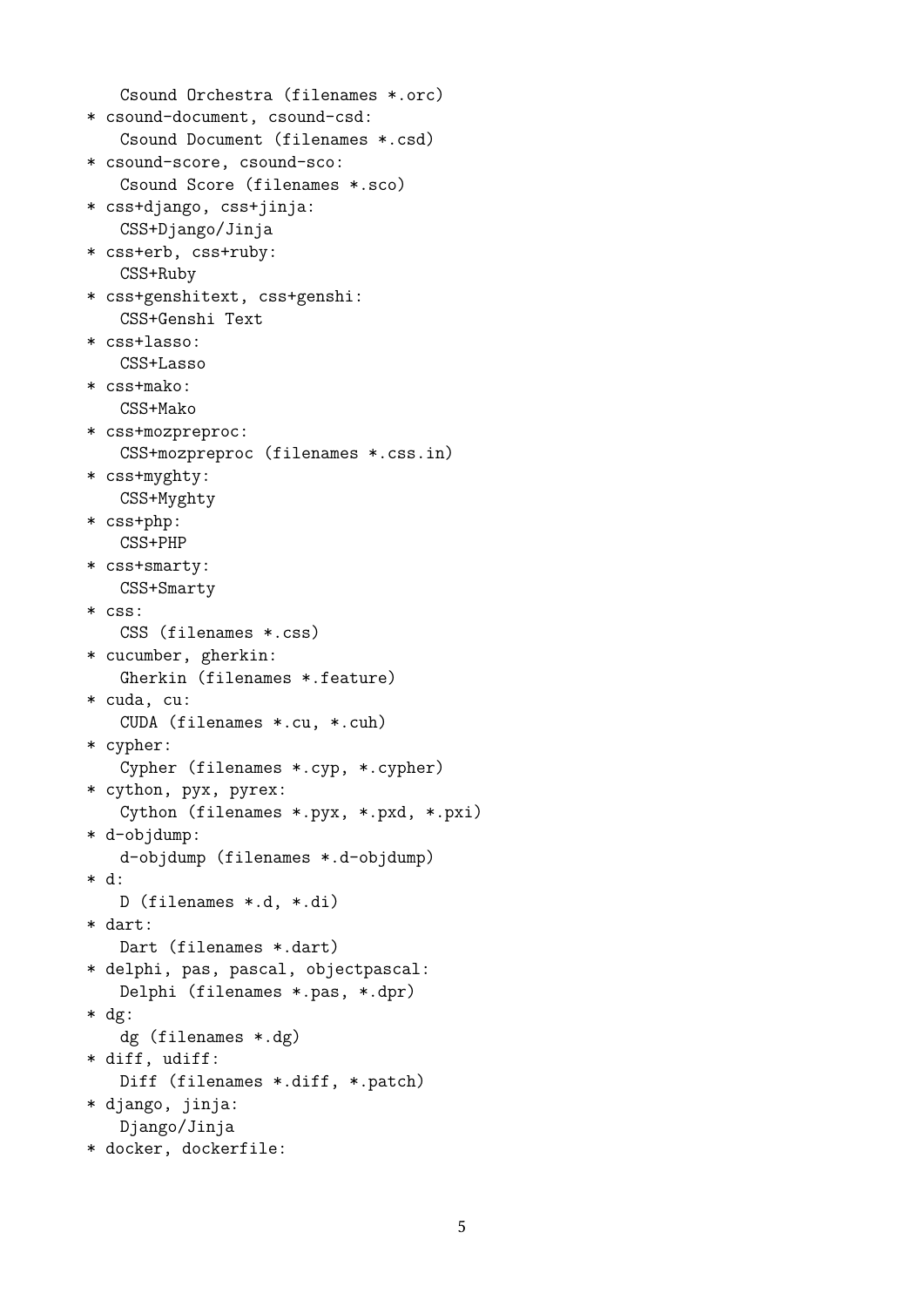```
Docker (filenames Dockerfile, *.docker)
* doscon:
   MSDOS Session
* dpatch:
   Darcs Patch (filenames *.dpatch, *.darcspatch)
* dtd:
   DTD (filenames *.dtd)
* duel, jbst, jsonml+bst:
   Duel (filenames *.duel, *.jbst)
* dylan-console, dylan-repl:
   Dylan session (filenames *.dylan-console)
* dylan-lid, lid:
   DylanLID (filenames *.lid, *.hdp)
* dylan:
   Dylan (filenames *.dylan, *.dyl, *.intr)
* earl-grey, earlgrey, eg:
   Earl Grey (filenames *.eg)
* easytrieve:
   Easytrieve (filenames *.ezt, *.mac)
* ebnf:
   EBNF (filenames *.ebnf)
* ec:
   eC (filenames *.ec, *.eh)
* ecl:
   ECL (filenames *.ecl)
* eiffel:
   Eiffel (filenames *.e)
* elixir, ex, exs:
   Elixir (filenames *.ex, *.exs)
* elm:
   Elm (filenames *.elm)
* emacs, elisp, emacs-lisp:
   EmacsLisp (filenames *.el)
* erb:
   ERB
* erl:
   Erlang erl session (filenames *.erl-sh)
* erlang:
   Erlang (filenames *.erl, *.hrl, *.es, *.escript)
* evoque:
   Evoque (filenames *.evoque)
* extempore:
   xtlang (filenames *.xtm)
* ezhil:
   Ezhil (filenames *.n)
* factor:
   Factor (filenames *.factor)
* fan:
```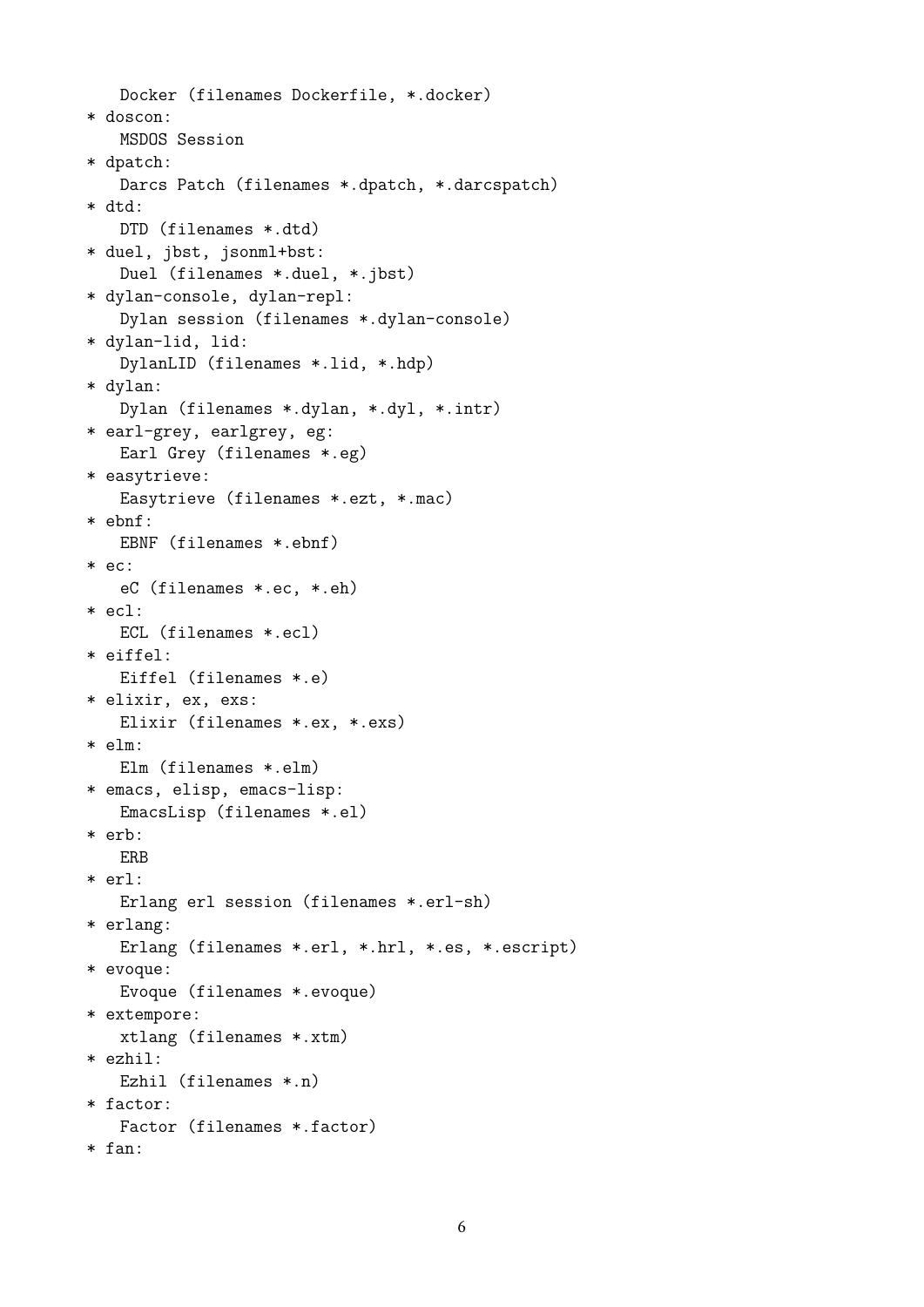Fantom (filenames \*.fan) \* fancy, fy: Fancy (filenames \*.fy, \*.fancypack) \* felix, flx: Felix (filenames \*.flx, \*.flxh) \* fish, fishshell: Fish (filenames \*.fish, \*.load) \* flatline: Flatline \* forth: Forth (filenames \*.frt, \*.fs) \* fortran: Fortran (filenames \*.f03, \*.f90, \*.F03, \*.F90) \* fortranfixed: FortranFixed (filenames \*.f, \*.F) \* foxpro, vfp, clipper, xbase: FoxPro (filenames \*.PRG, \*.prg) \* fsharp: FSharp (filenames \*.fs, \*.fsi) \* gap: GAP (filenames \*.g, \*.gd, \*.gi, \*.gap) \* gas, asm: GAS (filenames \*.s, \*.S) \* genshi, kid, xml+genshi, xml+kid: Genshi (filenames \*.kid) \* genshitext: Genshi Text \* glsl: GLSL (filenames \*.vert, \*.frag, \*.geo) \* gnuplot: Gnuplot (filenames \*.plot, \*.plt) \* go: Go (filenames \*.go) \* golo: Golo (filenames \*.golo) \* gooddata-cl: GoodData-CL (filenames \*.gdc) \* gosu: Gosu (filenames \*.gs, \*.gsx, \*.gsp, \*.vark) \* groff, nroff, man: Groff (filenames \*.[1234567], \*.man) \* groovy: Groovy (filenames \*.groovy, \*.gradle) \* gst: Gosu Template (filenames \*.gst) \* haml: Haml (filenames \*.haml)

\* handlebars: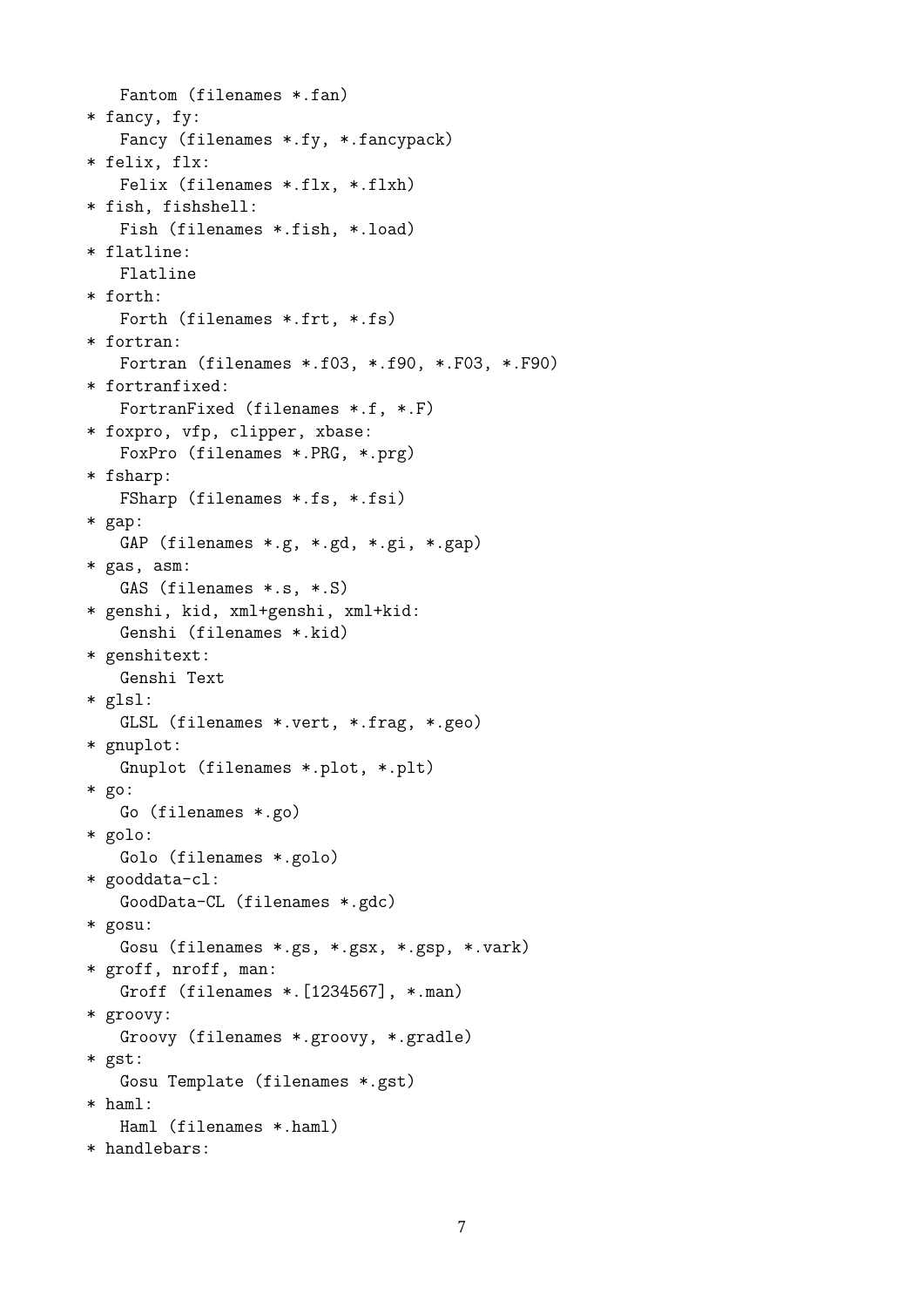```
Handlebars
* haskell, hs:
   Haskell (filenames *.hs)
* haxeml, hxml:
   Hxml (filenames *.hxml)
* hexdump:
   Hexdump
* hsail, hsa:
   HSAIL (filenames *.hsail)
* html+cheetah, html+spitfire, htmlcheetah:
   HTML+Cheetah
* html+django, html+jinja, htmldjango:
   HTML+Django/Jinja
* html+evoque:
   HTML+Evoque (filenames *.html)
* html+genshi, html+kid:
   HTML+Genshi
* html+handlebars:
   HTML+Handlebars (filenames *.handlebars, *.hbs)
* html+lasso:
   HTML+Lasso
* html+mako:
   HTML+Mako
* html+myghty:
   HTML+Myghty
* html+ng2:
   HTML + Angular2 (filenames *.ng2)
* html+php:
   HTML+PHP (filenames *.phtml)
* html+smarty:
   HTML+Smarty
* html+twig:
   HTML+Twig (filenames *.twig)
* html+velocity:
   HTML+Velocity
* html:
   HTML (filenames *.html, *.htm, *.xhtml, *.xslt)
* http:
   HTTP
* hx, haxe, hxsl:
   Haxe (filenames *.hx, *.hxsl)
* hybris, hy:
   Hybris (filenames *.hy, *.hyb)
* hylang:
   Hy (filenames *.hy)
* i6t:
   Inform 6 template (filenames *.i6t)
* idl:
```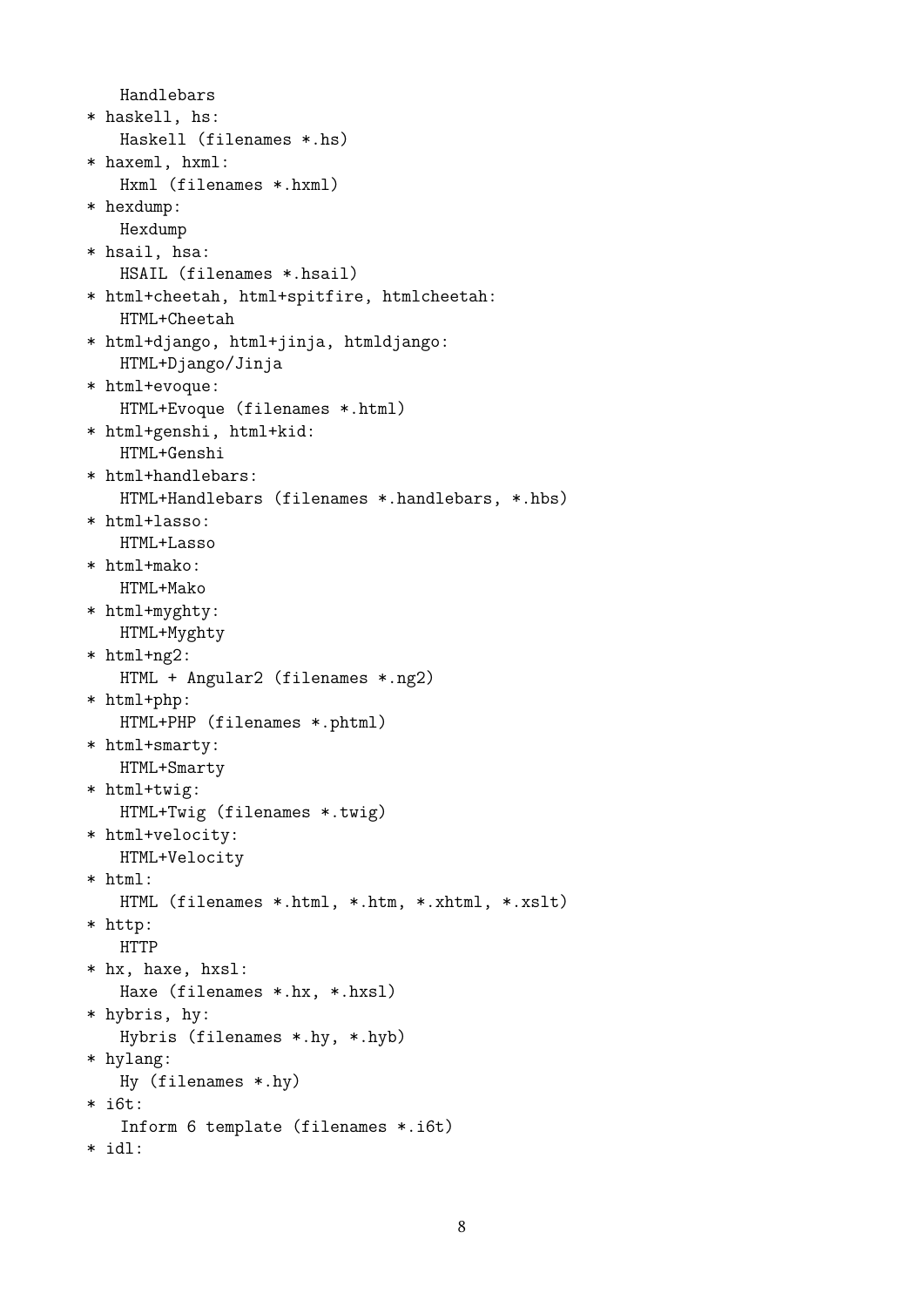```
IDL (filenames *.pro)
* idris, idr:
   Idris (filenames *.idr)
* iex:
   Elixir iex session
* igor, igorpro:
   Igor (filenames *.ipf)
* inform6, i6:
   Inform 6 (filenames *.inf)
* inform7, i7:
   Inform 7 (filenames *.ni, *.i7x)
* ini, cfg, dosini:
   INI (filenames *.ini, *.cfg, *.inf)
* io:
   Io (filenames *.io)
* ioke, ik:
   Ioke (filenames *.ik)
* irc:
   IRC logs (filenames *.weechatlog)
* isabelle:
   Isabelle (filenames *.thy)
* j:
   J (filenames *.ijs)
* jags:
   JAGS (filenames *.jag, *.bug)
* jasmin, jasminxt:
   Jasmin (filenames *.j)
* java:
   Java (filenames *.java)
* javascript+mozpreproc:
   Javascript+mozpreproc (filenames *.js.in)
* jcl:
   JCL (filenames *.jcl)
* jlcon:
   Julia console
* js+cheetah, javascript+cheetah, js+spitfire, javascript+spitfire:
   JavaScript+Cheetah
* js+django, javascript+django, js+jinja, javascript+jinja:
   JavaScript+Django/Jinja
* js+erb, javascript+erb, js+ruby, javascript+ruby:
   JavaScript+Ruby
* js+genshitext, js+genshi, javascript+genshitext, javascript+genshi:
   JavaScript+Genshi Text
* js+lasso, javascript+lasso:
   JavaScript+Lasso
* js+mako, javascript+mako:
   JavaScript+Mako
```
\* js+myghty, javascript+myghty: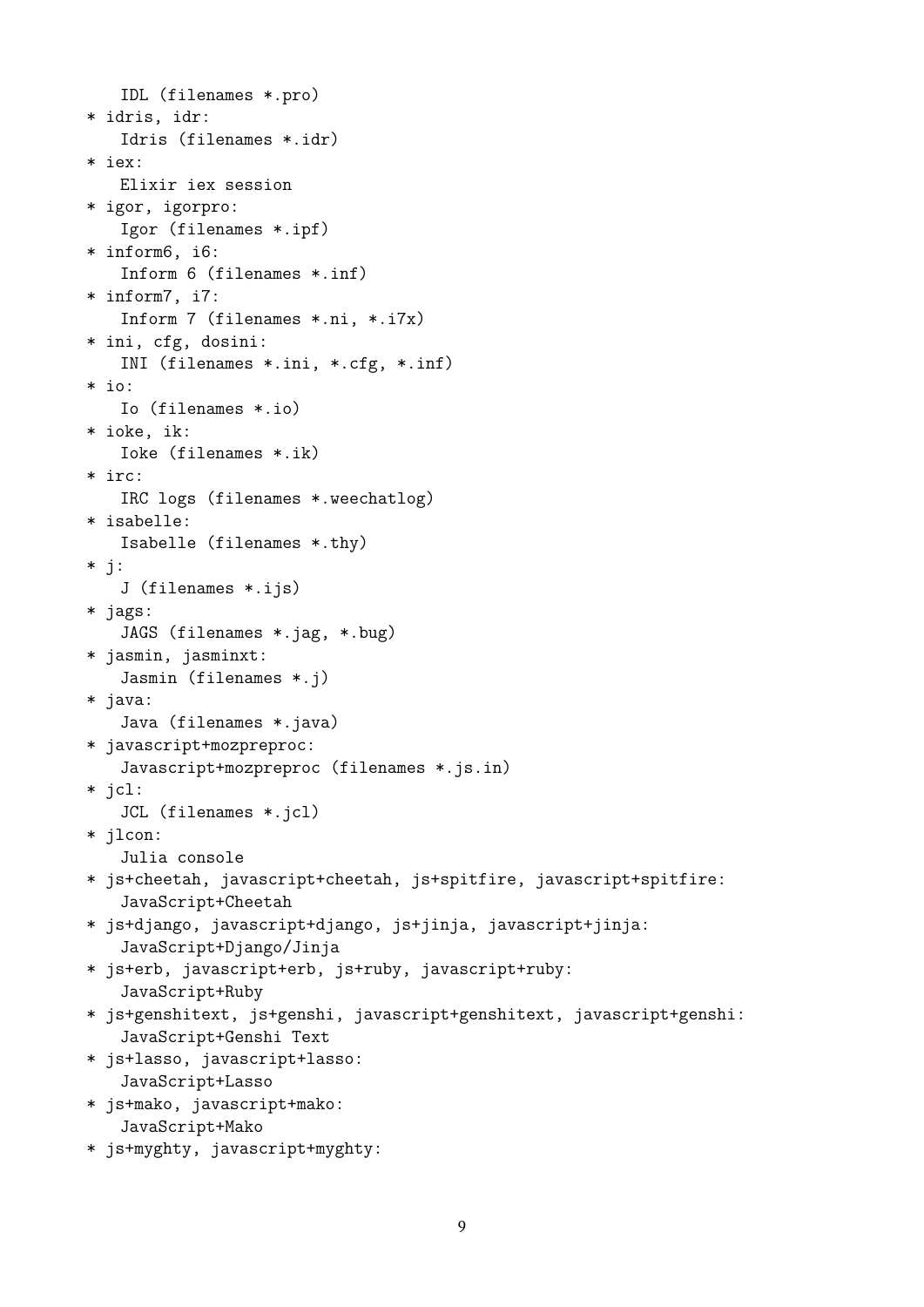JavaScript+Myghty \* js+php, javascript+php: JavaScript+PHP \* js+smarty, javascript+smarty: JavaScript+Smarty \* js, javascript: JavaScript (filenames \*.js, \*.jsm) \* jsgf: JSGF (filenames \*.jsgf) \* json-object: JSONBareObject \* json: JSON (filenames \*.json) \* jsonld, json-ld: JSON-LD (filenames \*.jsonld) \* jsp: Java Server Page (filenames \*.jsp) \* julia, jl: Julia (filenames \*.jl) \* juttle, juttle: Juttle (filenames \*.juttle) \* kal: Kal (filenames \*.kal) \* kconfig, menuconfig, linux-config, kernel-config: Kconfig (filenames Kconfig, \*Config.in\*, external.in\*, standard-modules.in) \* koka: Koka (filenames \*.kk, \*.kki) \* kotlin: Kotlin (filenames \*.kt) \* lagda, literate-agda: Literate Agda (filenames \*.lagda) \* lasso, lassoscript: Lasso (filenames \*.lasso, \*.lasso[89]) \* lcry, literate-cryptol, lcryptol: Literate Cryptol (filenames \*.lcry) \* lean: Lean (filenames \*.lean) \* less: LessCss (filenames \*.less) \* lhs, literate-haskell, lhaskell: Literate Haskell (filenames \*.lhs) \* lidr, literate-idris, lidris: Literate Idris (filenames \*.lidr) \* lighty, lighttpd: Lighttpd configuration file \* limbo: Limbo (filenames \*.b) \* liquid: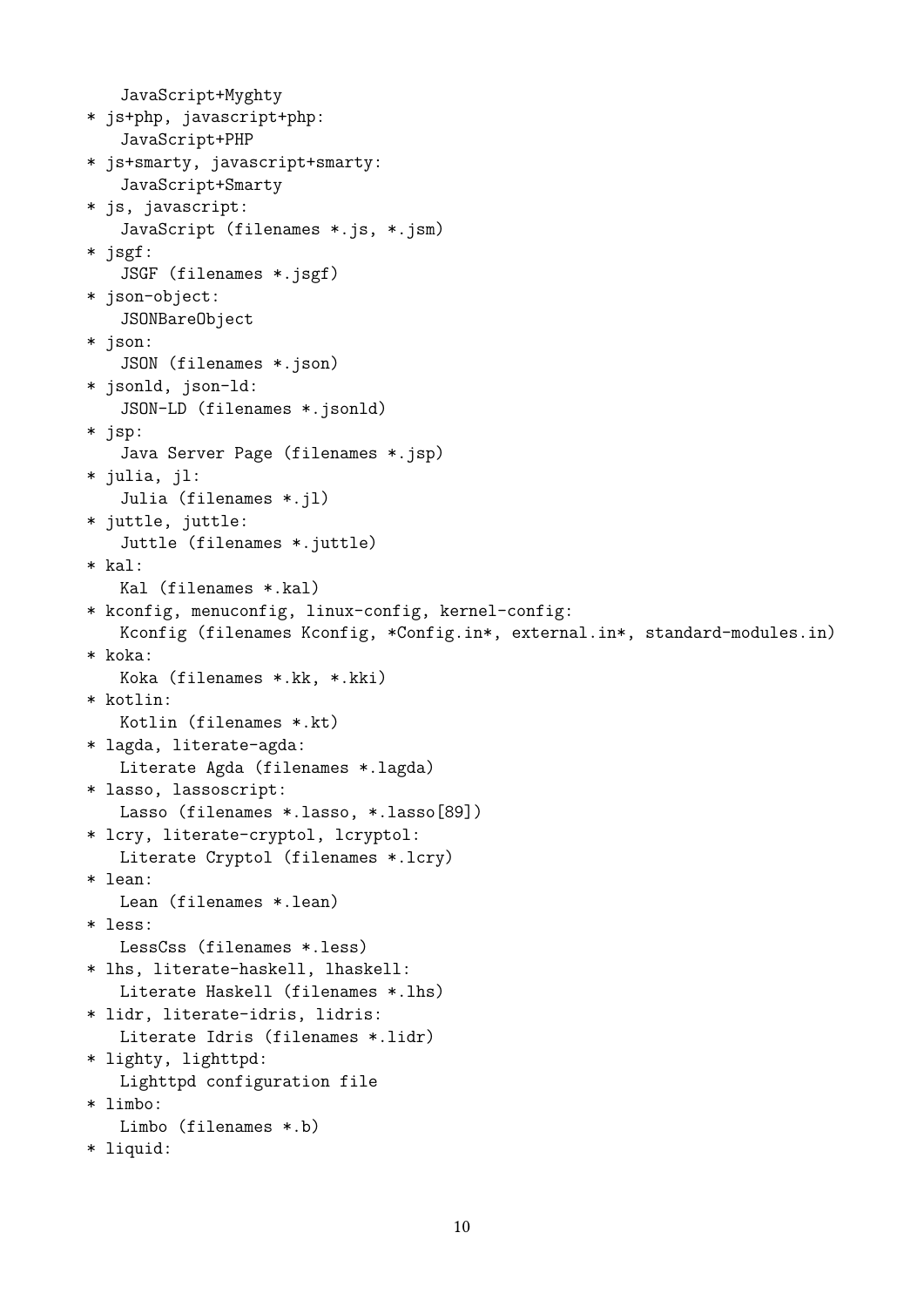```
liquid (filenames *.liquid)
* live-script, livescript:
   LiveScript (filenames *.ls)
* llvm:
   LLVM (filenames *.ll)
* logos:
   Logos (filenames *.x, *.xi, *.xm, *.xmi)
* logtalk:
   Logtalk (filenames *.lgt, *.logtalk)
* lsl:
   LSL (filenames *.lsl)
* lua:
   Lua (filenames *.lua, *.wlua)
* make, makefile, mf, bsdmake:
   Makefile (filenames *.mak, *.mk, Makefile, makefile, Makefile.*,
      GNUmakefile)
* mako:
   Mako (filenames *.mao)
* maql:
   MAQL (filenames *.maql)
* mask:
   Mask (filenames *.mask)
* mason:
   Mason (filenames *.m, *.mhtml, *.mc, *.mi, autohandler, dhandler)
* mathematica, mma, nb:
   Mathematica (filenames *.nb, *.cdf, *.nbp, *.ma)
* matlab:
   Matlab (filenames *.m)
* matlabsession:
   Matlab session
* md:
   markdown (filenames *.md)
* minid:
   MiniD
* modelica:
   Modelica (filenames *.mo)
* modula2, m2:
   Modula-2 (filenames *.def, *.mod)
* monkey:
   Monkey (filenames *.monkey)
* monte:
   Monte (filenames *.mt)
* moocode, moo:
   MOOCode (filenames *.moo)
* moon, moonscript:
   MoonScript (filenames *.moon)
* mozhashpreproc:
   mozhashpreproc
```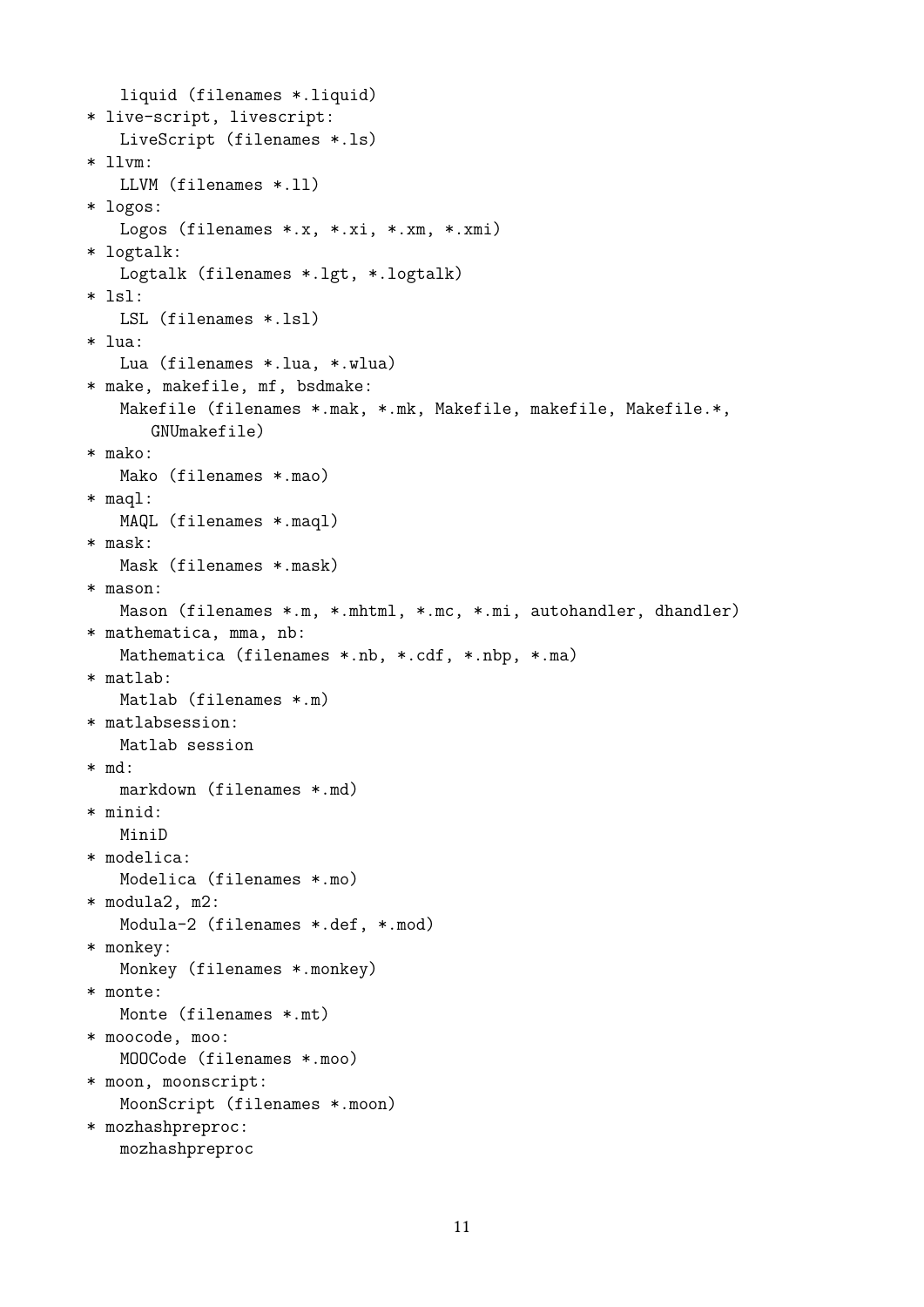```
* mozpercentpreproc:
   mozpercentpreproc
* mql, mq4, mq5, mql4, mql5:
   MQL (filenames *.mq4, *.mq5, *.mqh)
* mscgen, msc:
   Mscgen (filenames *.msc)
* mupad:
   MuPAD (filenames *.mu)
* mxml:
   MXML (filenames *.mxml)
* myghty:
   Myghty (filenames *.myt, autodelegate)
* mysql:
   MySQL
* nasm:
   NASM (filenames *.asm, *.ASM)
* ncl:
   NCL (filenames *.ncl)
* nemerle:
   Nemerle (filenames *.n)
* nesc:
   nesC (filenames *.nc)
* newlisp:
   NewLisp (filenames *.lsp, *.nl, *.kif)
* newspeak:
   Newspeak (filenames *.ns2)
* ng2:
   Angular2
* nginx:
   Nginx configuration file (filenames nginx.conf)
* nim, nimrod:
   Nimrod (filenames *.nim, *.nimrod)
* nit:
   Nit (filenames *.nit)
* nixos, nix:
   Nix (filenames *.nix)
* nsis, nsi, nsh:
   NSIS (filenames *.nsi, *.nsh)
* numpy:
   NumPy
* nusmv:
   NuSMV (filenames *.smv)
* objdump-nasm:
   objdump-nasm (filenames *.objdump-intel)
* objdump:
   objdump (filenames *.objdump)
* objective-c++, objectivec++, obj-c++, objc++:
   Objective-C++ (filenames *.mm, *.hh)
```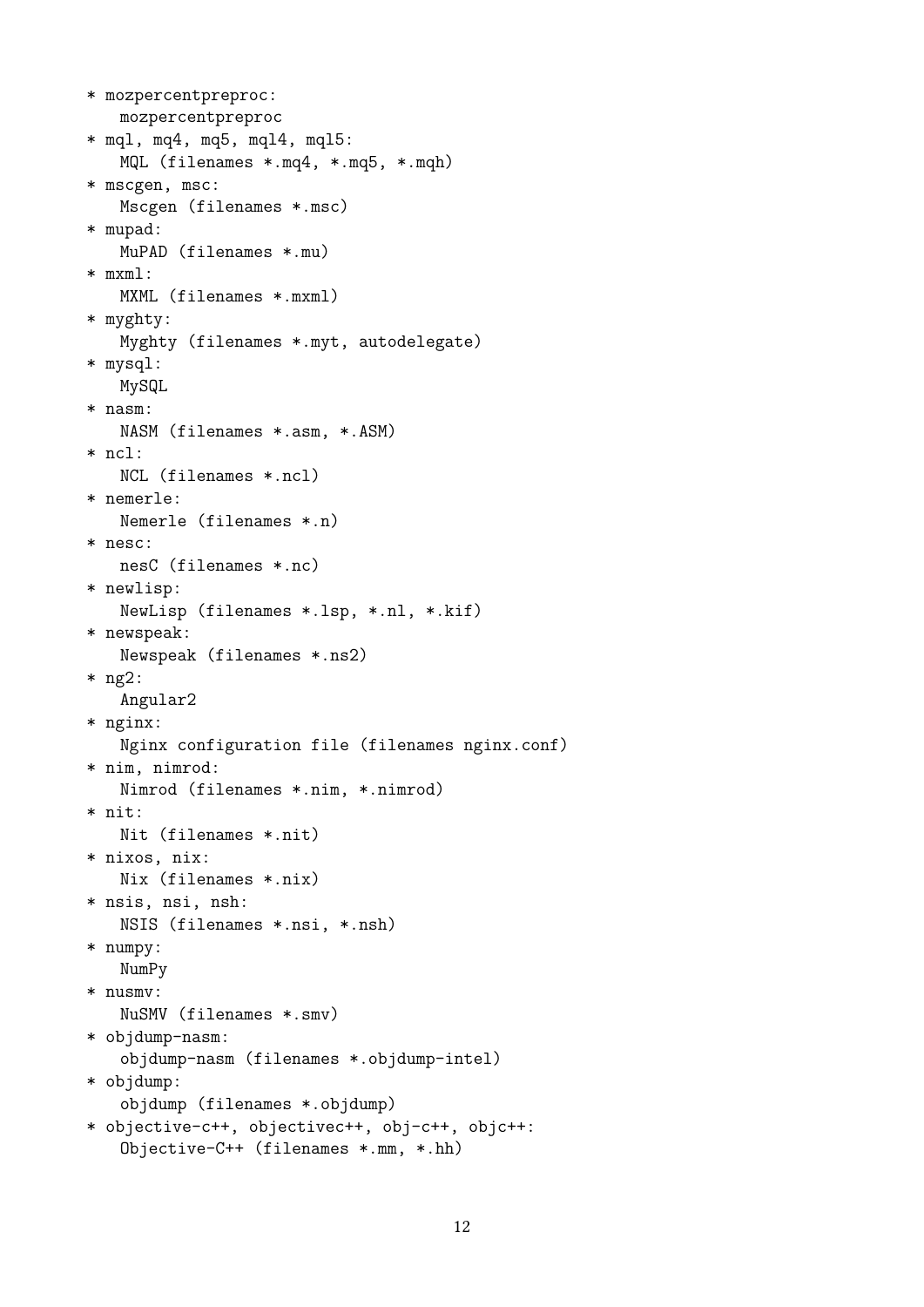```
* objective-c, objectivec, obj-c, objc:
   Objective-C (filenames *.m, *.h)
* objective-j, objectivej, obj-j, objj:
   Objective-J (filenames *.j)
* ocaml:
   OCaml (filenames *.ml, *.mli, *.mll, *.mly)
* octave:
   Octave (filenames *.m)
* odin:
   ODIN (filenames *.odin)
* ooc:
   Ooc (filenames *.ooc)
* opa:
   Opa (filenames *.opa)
* openedge, abl, progress:
   OpenEdge ABL (filenames *.p, *.cls)
* pacmanconf:
   PacmanConf (filenames pacman.conf)
* pan:
   Pan (filenames *.pan)
* parasail:
   ParaSail (filenames *.psi, *.psl)
* pawn:
   Pawn (filenames *.p, *.pwn, *.inc)
* perl, pl:
   Perl (filenames *.pl, *.pm, *.t)
* perl6, pl6:
   Perl6 (filenames *.pl, *.pm, *.nqp, *.p6, *.6pl, *.p6l, *.pl6, *.6pm,
      *.p6m, *.pm6, *.t)
* php, php3, php4, php5:
   PHP (filenames *.php, *.php[345], *.inc)
* pig:
   Pig (filenames *.pig)
* pike:
   Pike (filenames *.pike, *.pmod)
* pkgconfig:
   PkgConfig (filenames *.pc)
* plpgsql:
   PL/pgSQL
* postgresql, postgres:
   PostgreSQL SQL dialect
* postscript, postscr:
   PostScript (filenames *.ps, *.eps)
* pot, po:
   Gettext Catalog (filenames *.pot, *.po)
* pov:
   POVRay (filenames *.pov, *.inc)
* powershell, posh, ps1, psm1:
```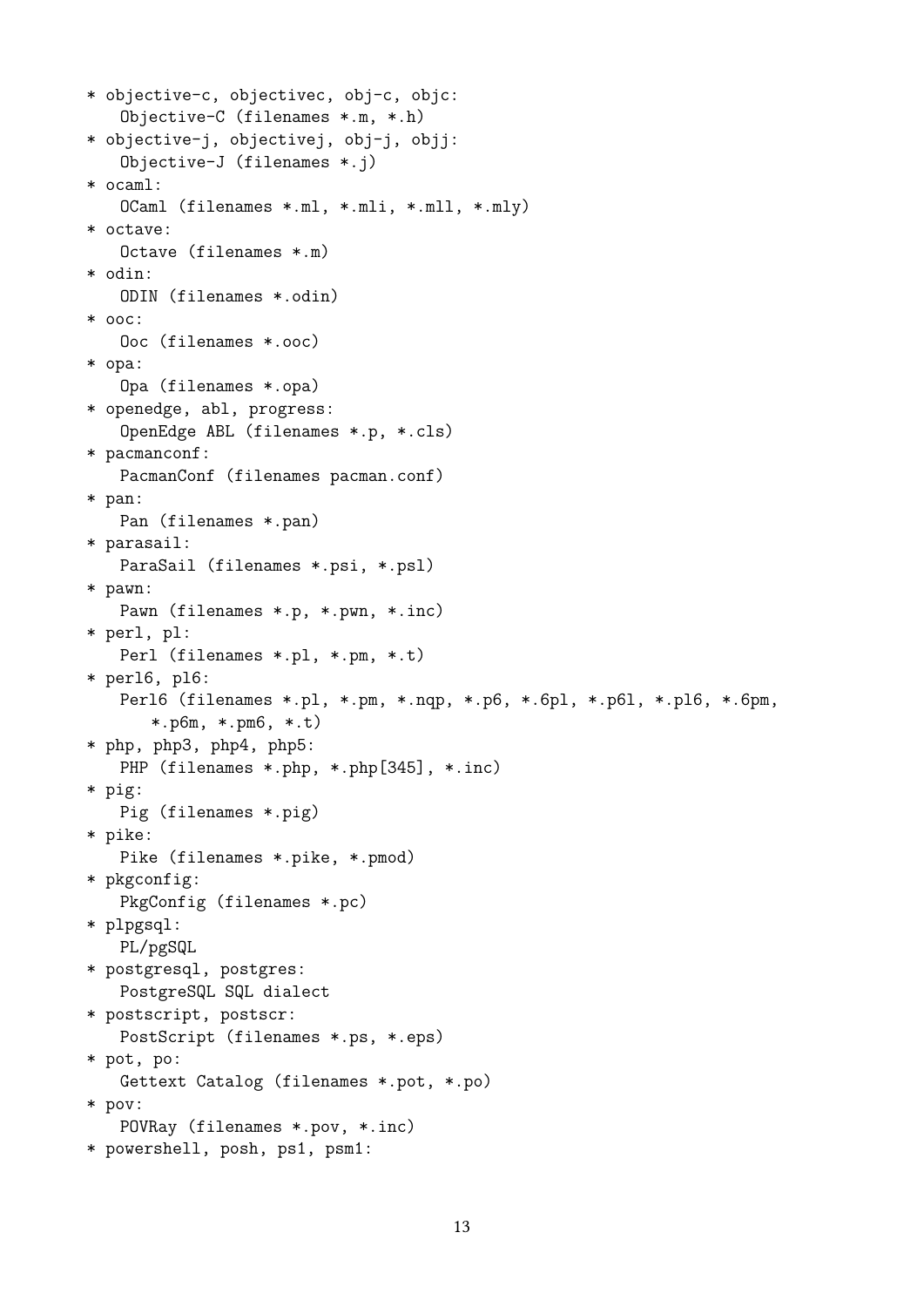PowerShell (filenames \*.ps1, \*.psm1) \* praat: Praat (filenames \*.praat, \*.proc, \*.psc) \* prolog: Prolog (filenames \*.ecl, \*.prolog, \*.pro, \*.pl) \* properties, jproperties: Properties (filenames \*.properties) \* protobuf, proto: Protocol Buffer (filenames \*.proto) \* ps1con: PowerShell Session \* psql, postgresql-console, postgres-console: PostgreSQL console (psql) \* pug, jade: Pug (filenames \*.pug, \*.jade) \* puppet: Puppet (filenames \*.pp) \* py3tb: Python 3.0 Traceback (filenames \*.py3tb) \* pycon: Python console session \* pypylog, pypy: PyPy Log (filenames \*.pypylog) \* pytb: Python Traceback (filenames \*.pytb) \* python, py, sage: Python (filenames \*.py, \*.pyw, \*.sc, SConstruct, SConscript, \*.tac, \*.sage) \* python3, py3: Python 3 \* qbasic, basic: QBasic (filenames \*.BAS, \*.bas) \* qml, qbs: QML (filenames \*.qml, \*.qbs) \* qvto, qvt: QVTO (filenames \*.qvto) \* racket, rkt: Racket (filenames \*.rkt, \*.rktd, \*.rktl) \* ragel-c: Ragel in C Host (filenames \*.rl) \* ragel-cpp: Ragel in CPP Host (filenames \*.rl) \* ragel-d: Ragel in D Host (filenames \*.rl) \* ragel-em: Embedded Ragel (filenames \*.rl) \* ragel-java: Ragel in Java Host (filenames \*.rl) \* ragel-objc: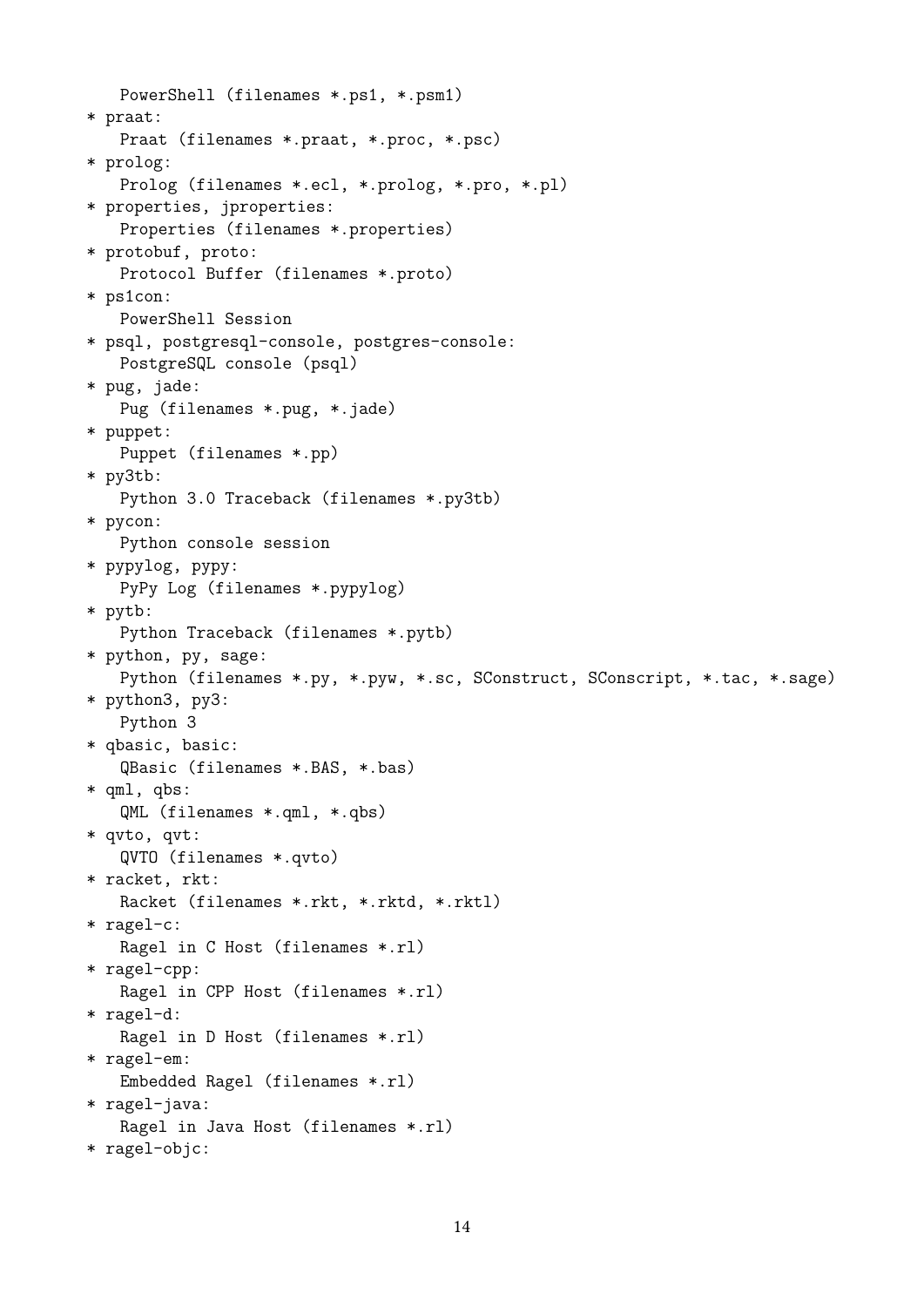```
Ragel in Objective C Host (filenames *.rl)
* ragel-ruby, ragel-rb:
   Ragel in Ruby Host (filenames *.rl)
* ragel:
   Ragel
* raw:
   Raw token data
* rb, ruby, duby:
   Ruby (filenames *.rb, *.rbw, Rakefile, *.rake, *.gemspec, *.rbx, *.duby,
      Gemfile)
* rbcon, irb:
   Ruby irb session
* rconsole, rout:
   RConsole (filenames *.Rout)
* rd:
   Rd (filenames *.Rd)
* rebol:
   REBOL (filenames *.r, *.r3, *.reb)
* red, red/system:
   Red (filenames *.red, *.reds)
* redcode:
   Redcode (filenames *.cw)
* registry:
   reg (filenames *.reg)
* resource, resourcebundle:
   ResourceBundle (filenames *.txt)
* rexx, arexx:
   Rexx (filenames *.rexx, *.rex, *.rx, *.arexx)
* rhtml, html+erb, html+ruby:
   RHTML (filenames *.rhtml)
* rnc, rng-compact:
   Relax-NG Compact (filenames *.rnc)
* roboconf-graph:
   Roboconf Graph (filenames *.graph)
* roboconf-instances:
   Roboconf Instances (filenames *.instances)
* robotframework:
   RobotFramework (filenames *.txt, *.robot)
* rql:
   RQL (filenames *.rql)
* rsl:
   RSL (filenames *.rsl)
* rst, rest, restructuredtext:
   reStructuredText (filenames *.rst, *.rest)
* rts, trafficscript:
   TrafficScript (filenames *.rts)
* rust:
   Rust (filenames *.rs, *.rs.in)
```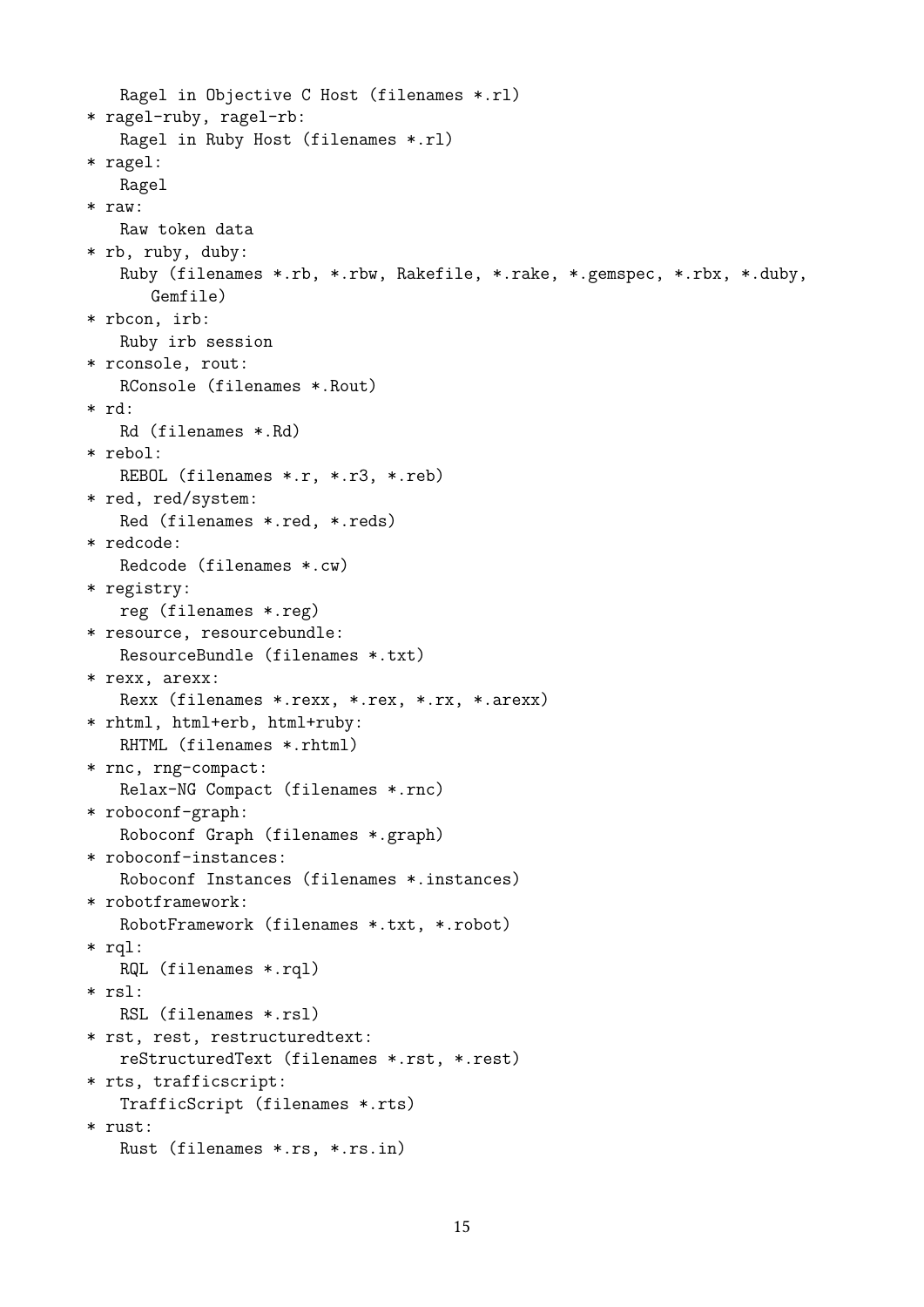```
* sas:
   SAS (filenames *.SAS, *.sas)
* sass:
   Sass (filenames *.sass)
* sc, supercollider:
   SuperCollider (filenames *.sc, *.scd)
* scala:
   Scala (filenames *.scala)
* scaml:
   Scaml (filenames *.scaml)
* scheme, scm:
   Scheme (filenames *.scm, *.ss)
* scilab:
   Scilab (filenames *.sci, *.sce, *.tst)
* scss:
   SCSS (filenames *.scss)
* shen:
   Shen (filenames *.shen)
* silver:
   Silver (filenames *.sil, *.vpr)
* slim:
   Slim (filenames *.slim)
* smali:
   Smali (filenames *.smali)
* smalltalk, squeak, st:
   Smalltalk (filenames *.st)
* smarty:
   Smarty (filenames *.tpl)
* sml:
   Standard ML (filenames *.sml, *.sig, *.fun)
* snobol:
   Snobol (filenames *.snobol)
* snowball:
   Snowball (filenames *.sbl)
* sourceslist, sources.list, debsources:
   Debian Sourcelist (filenames sources.list)
* sp:
   SourcePawn (filenames *.sp)
* sparql:
   SPARQL (filenames *.rq, *.sparql)
* spec:
   RPMSpec (filenames *.spec)
* splus, s, r:
   S (filenames *.S, *.R, .Rhistory, .Rprofile, .Renviron)
* sql:
   SQL (filenames *.sql)
* sqlite3:
   sqlite3con (filenames *.sqlite3-console)
```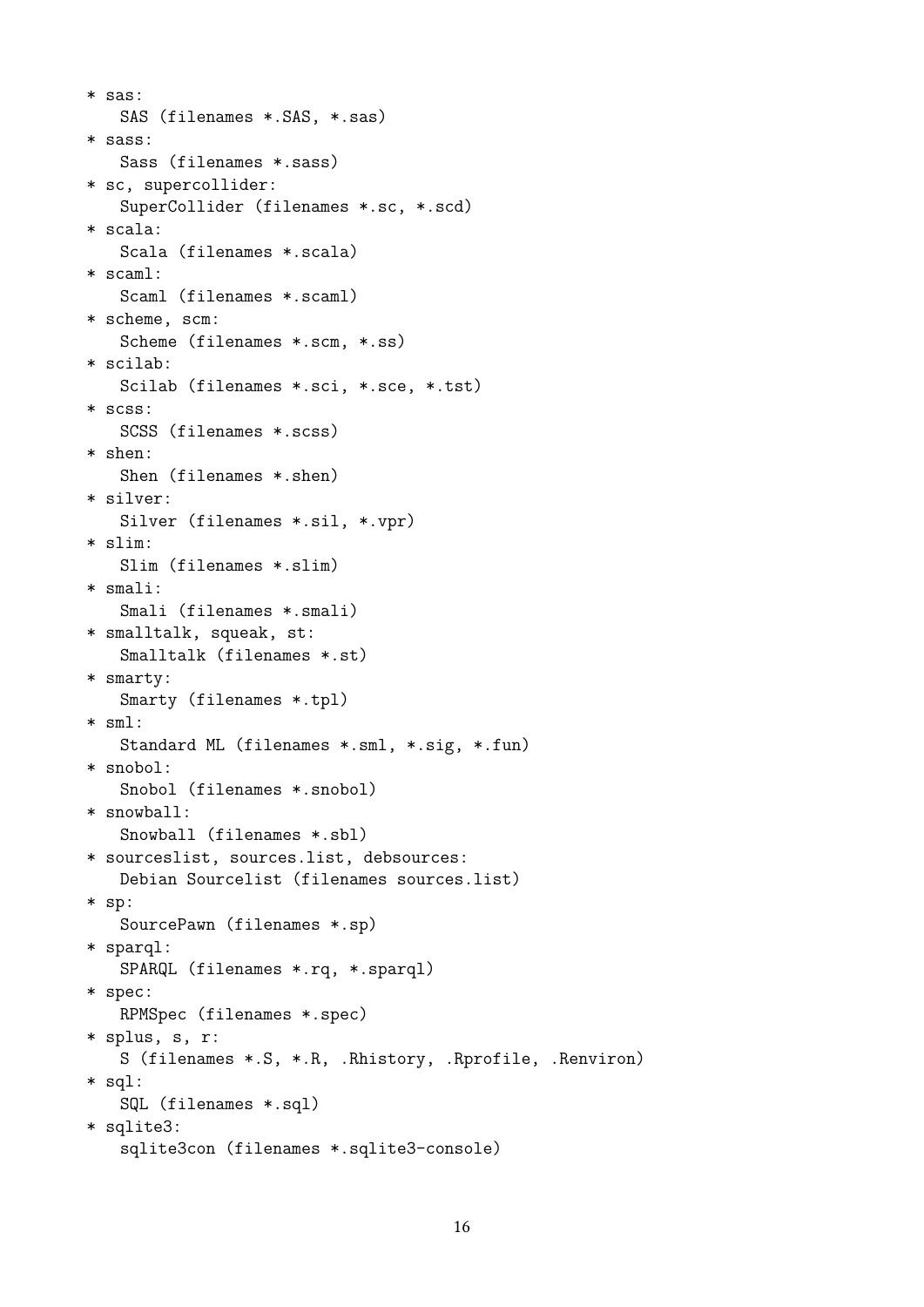```
* squidconf, squid.conf, squid:
   SquidConf (filenames squid.conf)
* ssp:
   Scalate Server Page (filenames *.ssp)
* stan:
   Stan (filenames *.stan)
* stata, do:
   Stata (filenames *.do, *.ado)
* swift:
   Swift (filenames *.swift)
* swig:
   SWIG (filenames *.swg, *.i)
* systemverilog, sv:
   systemverilog (filenames *.sv, *.svh)
* tads3:
   TADS 3 (filenames *.t)
* tap:
   TAP (filenames *.tap)
* tasm:
   TASM (filenames *.asm, *.ASM, *.tasm)
* tcl:
   Tcl (filenames *.tcl, *.rvt)
* tcsh, csh:
   Tcsh (filenames *.tcsh, *.csh)
* tcshcon:
   Tcsh Session
* tea:
   Tea (filenames *.tea)
* termcap:
   Termcap (filenames termcap, termcap.src)
* terminfo:
   Terminfo (filenames terminfo, terminfo.src)
* terraform, tf:
   Terraform (filenames *.tf)
* tex, latex:
   TeX (filenames *.tex, *.aux, *.toc)
* text:
   Text only (filenames *.txt)
* thrift:
   Thrift (filenames *.thrift)
* todotxt:
   Todotxt (filenames todo.txt, *.todotxt)
* trac-wiki, moin:
   MoinMoin/Trac Wiki markup
* treetop:
   Treetop (filenames *.treetop, *.tt)
* ts, typescript:
   TypeScript (filenames *.ts)
```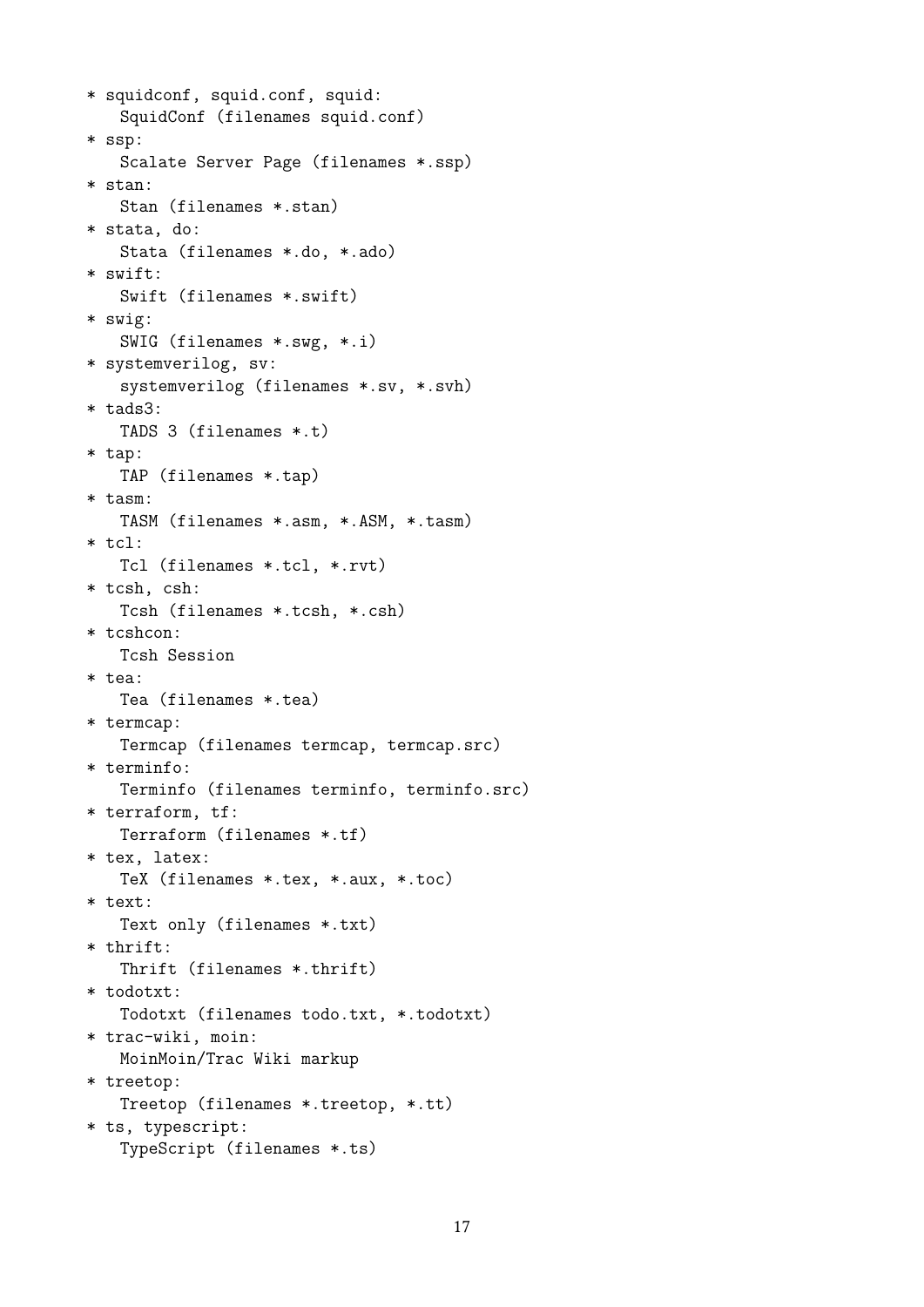```
* tsql, t-sql:
   Transact-SQL (filenames *.sql)
* turtle:
   Turtle (filenames *.ttl)
* twig:
   Twig
* typoscript:
   TypoScript (filenames *.ts, *.txt)
* typoscriptcssdata:
   TypoScriptCssData
* typoscripthtmldata:
   TypoScriptHtmlData
* urbiscript:
   UrbiScript (filenames *.u)
* vala, vapi:
   Vala (filenames *.vala, *.vapi)
* vb.net, vbnet:
   VB.net (filenames *.vb, *.bas)
* vcl:
   VCL (filenames *.vcl)
* vclsnippets, vclsnippet:
   VCLSnippets
* vctreestatus:
   VCTreeStatus
* velocity:
   Velocity (filenames *.vm, *.fhtml)
* verilog, v:
   verilog (filenames *.v)
* vgl:
   VGL (filenames *.rpf)
* vhdl:
   vhdl (filenames *.vhdl, *.vhd)
* vim:
   VimL (filenames *.vim, .vimrc, .exrc, .gvimrc, _vimrc, _exrc, _gvimrc,
      vimrc, gvimrc)
* wdiff:
   WDiff (filenames *.wdiff)
* whiley:
   Whiley (filenames *.whiley)
* x10, xten:
   X10 (filenames *.x10)
* xml+cheetah, xml+spitfire:
   XML+Cheetah
* xml+django, xml+jinja:
   XML+Django/Jinja
* xml+erb, xml+ruby:
   XML+Ruby
* xml+evoque:
```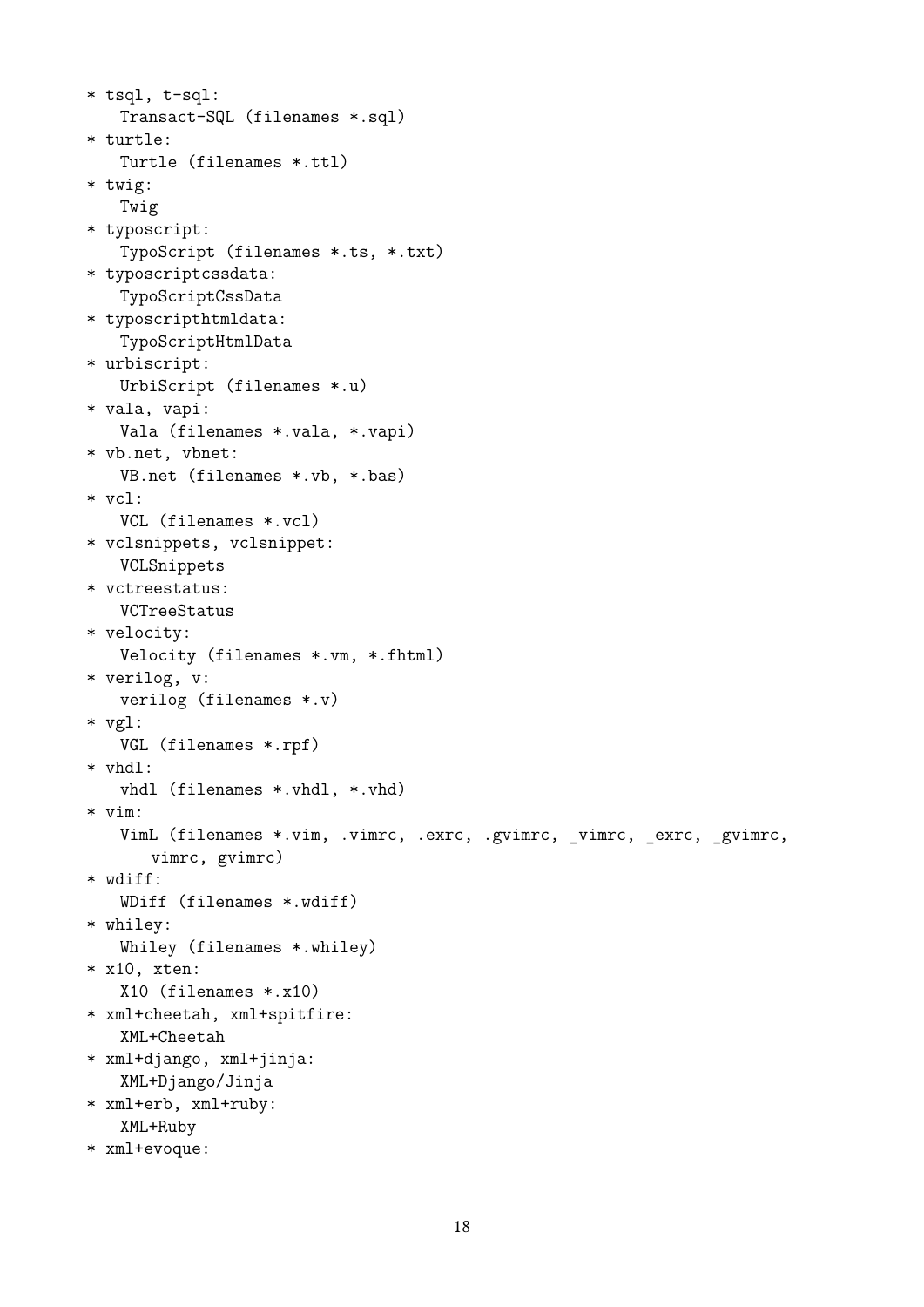```
XML+Evoque (filenames *.xml)
* xml+lasso:
   XML+Lasso
* xml+mako:
   XML+Mako
* xml+myghty:
   XML+Myghty
* xml+php:
   XML+PHP
* xml+smarty:
   XML+Smarty
* xml+velocity:
   XML+Velocity
* xml:
   XML (filenames *.xml, *.xsl, *.rss, *.xslt, *.xsd, *.wsdl, *.wsf)
* xquery, xqy, xq, xql, xqm:
   XQuery (filenames *.xqy, *.xquery, *.xq, *.xql, *.xqm)
* xslt:
   XSLT (filenames *.xsl, *.xslt, *.xpl)
* xtend:
   Xtend (filenames *.xtend)
* xul+mozpreproc:
   XUL+mozpreproc (filenames *.xul.in)
* yaml+jinja, salt, sls:
   YAML+Jinja (filenames *.sls)
* yaml:
   YAML (filenames *.yaml, *.yml)
* zephir:
   Zephir (filenames *.zep)
Formatters:
~~~~~~~~~~~
* bbcode, bb:
   Format tokens with BBcodes. These formatting codes are used by many
      bulletin boards, so you can highlight your sourcecode with pygments
      before posting it there.
* bmp, bitmap:
   Create a bitmap image from source code. This uses the Python Imaging
      Library to generate a pixmap from the source code. (filenames *.bmp)
* gif:
   Create a GIF image from source code. This uses the Python Imaging Library
      to generate a pixmap from the source code. (filenames *.gif)
* html:
   Format tokens as HTML 4 ``<span>`` tags within a ``<pre>`` tag, wrapped in
      a ``<div>`` tag. The ``<div>``'s CSS class can be set by the
       `cssclass` option. (filenames *.html, *.htm)
* img, IMG, png:
   Create a PNG image from source code. This uses the Python Imaging Library
```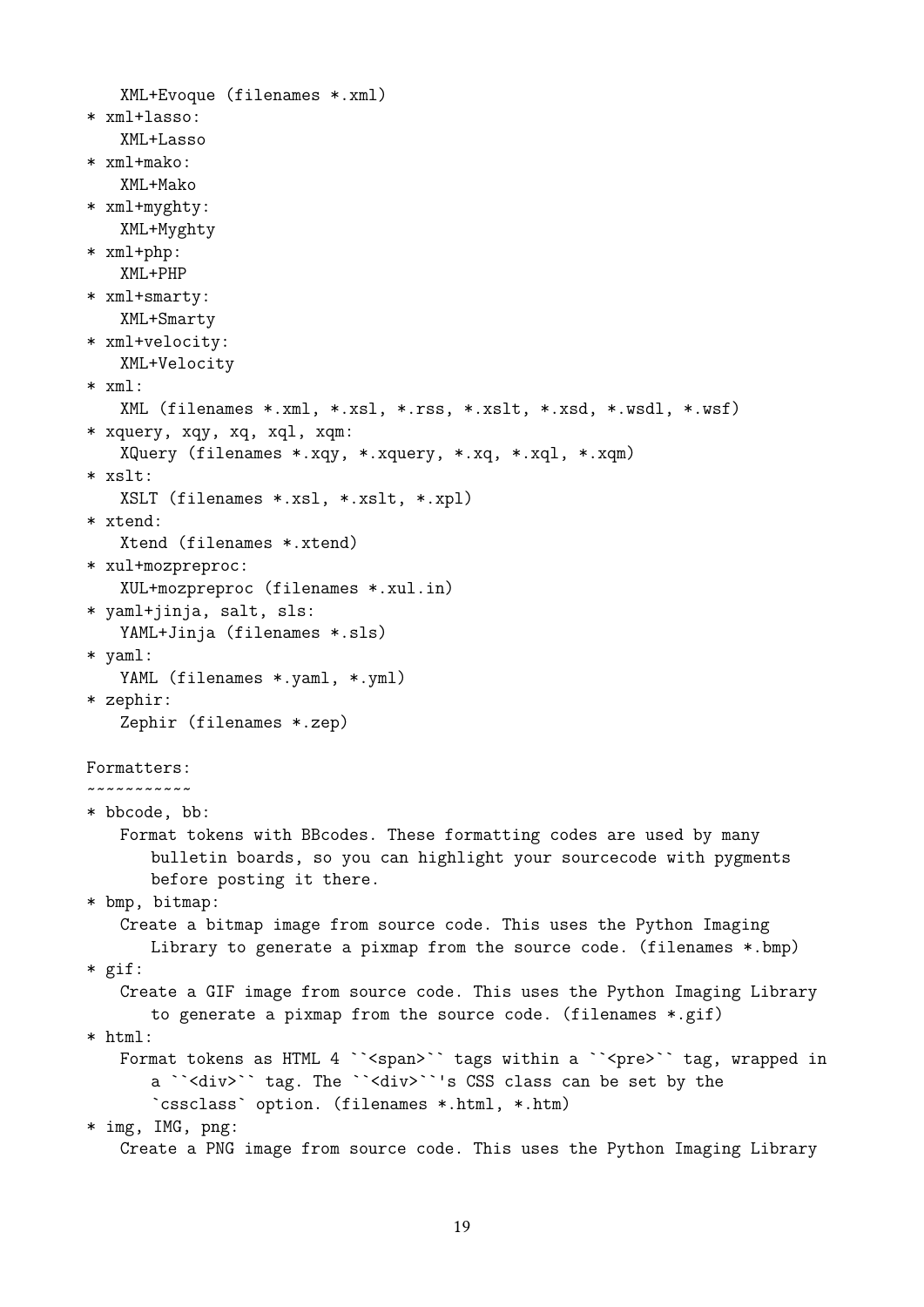to generate a pixmap from the source code. (filenames \*.png) \* irc, IRC: Format tokens with IRC color sequences \* jpg, jpeg: Create a JPEG image from source code. This uses the Python Imaging Library to generate a pixmap from the source code. (filenames \*.jpg) \* latex, tex: Format tokens as LaTeX code. This needs the `fancyvrb` and `color` standard packages. (filenames \*.tex) \* raw, tokens: Format tokens as a raw representation for storing token streams. (filenames \*.raw) \* rtf: Format tokens as RTF markup. This formatter automatically outputs full RTF documents with color information and other useful stuff. Perfect for Copy and Paste into Microsoft $(R)$  Word $(R)$  documents. (filenames \*.rtf) \* svg: Format tokens as an SVG graphics file. This formatter is still experimental. Each line of code is a ``<text>`` element with explicit ``x`` and ``y`` coordinates containing ``<tspan>`` elements with the individual token styles. (filenames \*.svg) \* terminal, console: Format tokens with ANSI color sequences, for output in a text console. Color sequences are terminated at newlines, so that paging the output works correctly. \* terminal16m, console16m, 16m: Format tokens with ANSI color sequences, for output in a true-color terminal or console. Like in `TerminalFormatter` color sequences are terminated at newlines, so that paging the output works correctly. \* terminal256, console256, 256: Format tokens with ANSI color sequences, for output in a 256-color terminal or console. Like in `TerminalFormatter` color sequences are terminated at newlines, so that paging the output works correctly. \* testcase: Format tokens as appropriate for a new testcase. \* text, null: Output the text unchanged without any formatting. (filenames \*.txt) Filters: ~~~~~~~~ \* raiseonerror: Raise an exception when the lexer generates an error token. \* whitespace: Convert tabs, newlines and/or spaces to visible characters. \* tokenmerge: Merges consecutive tokens with the same token type in the output stream of a lexer. \* highlight: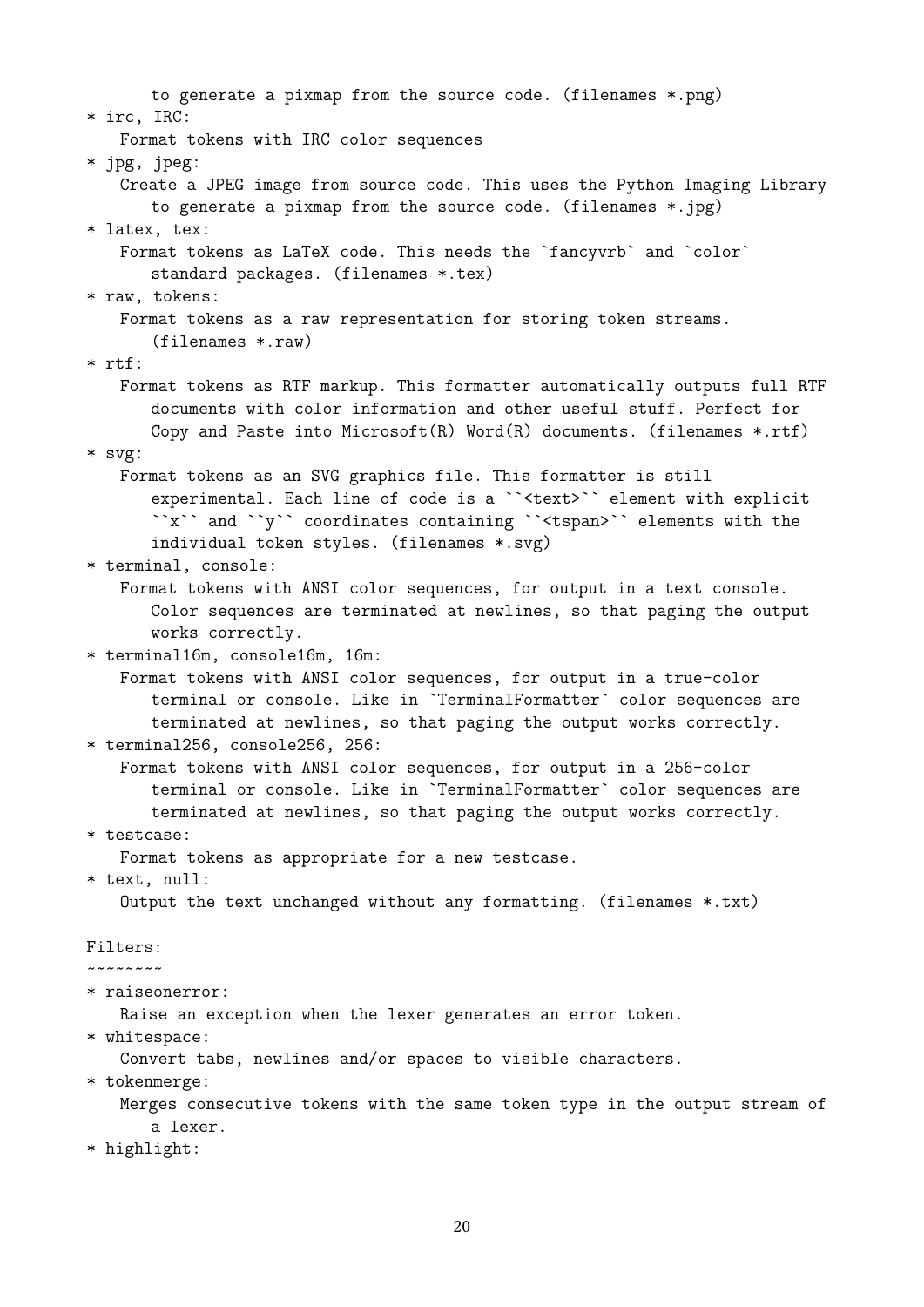Highlight a normal Name (and Name.\*) token with a different token type. \* gobble: Gobbles source code lines (eats initial characters). \* codetagify: Highlight special code tags in comments and docstrings. \* keywordcase: Convert keywords to lowercase or uppercase or capitalize them, which means first letter uppercase, rest lowercase. Styles: ~~~~~~~ \* manni: A colorful style, inspired by the terminal highlighting style. \* igor: Pygments version of the official colors for Igor Pro procedures. \* lovelace: The style used in Lovelace interactive learning environment. Tries to avoid the "angry fruit salad" effect with desaturated and dim colours. \* xcode: Style similar to the Xcode default colouring theme. \* vim: Styles somewhat like vim 7.0 \* autumn: A colorful style, inspired by the terminal highlighting style. \* abap: \* vs: \* rrt: Minimalistic "rrt" theme, based on Zap and Emacs defaults. \* native: Pygments version of the "native" vim theme. \* perldoc: Style similar to the style used in the perldoc code blocks. \* borland: Style similar to the style used in the borland IDEs. \* arduino: The Arduino® language style. This style is designed to highlight the Arduino source code, so exepect the best results with it. \* tango: The Crunchy default Style inspired from the color palette from the Tango Icon Theme Guidelines. \* emacs: The default style (inspired by Emacs 22). \* friendly: A modern style based on the VIM pyte theme. \* monokai: This style mimics the Monokai color scheme.